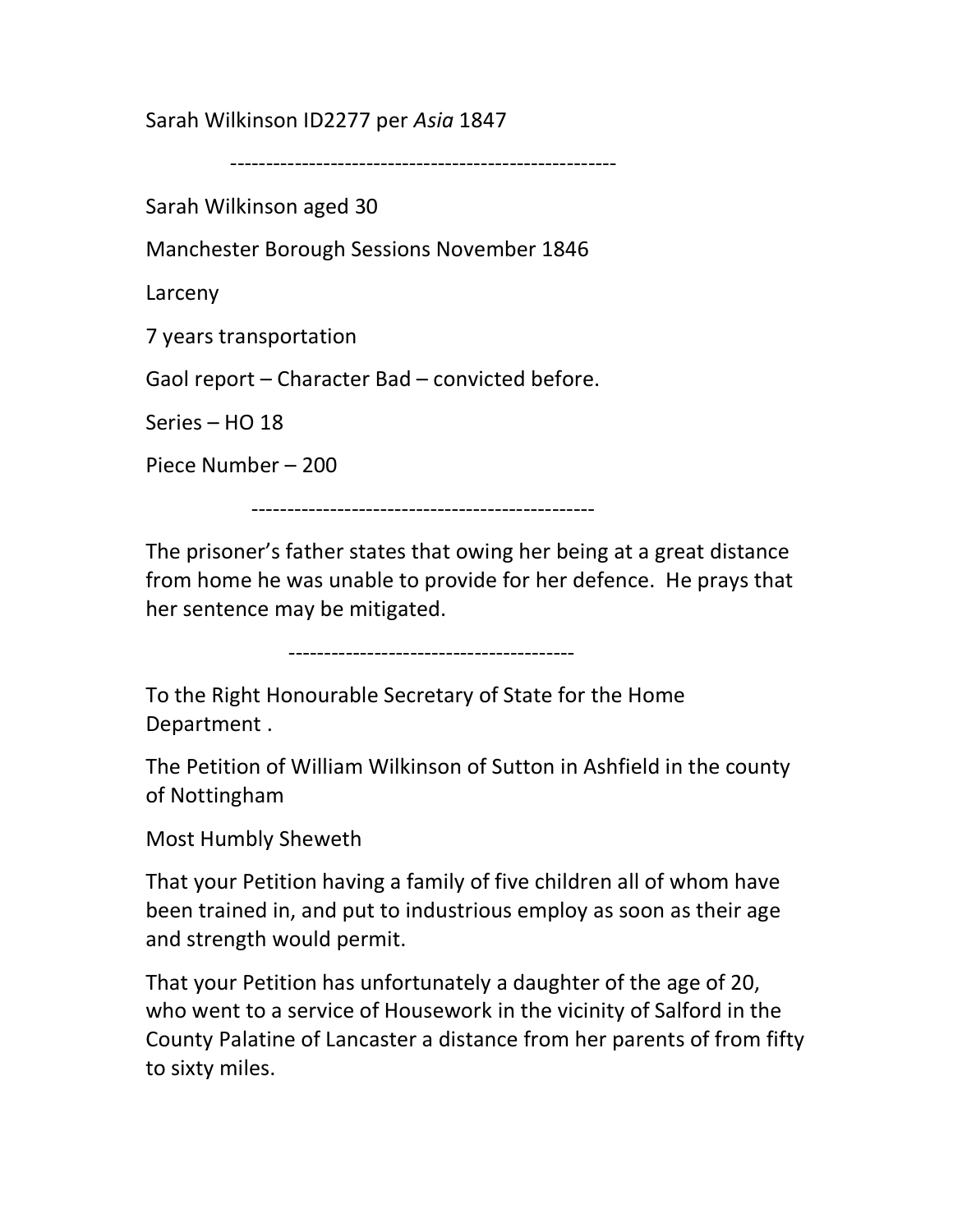That during her service there she committed the offence for which she was sentenced to seven years transportation.

That your Petitioner having his family to support by his hard hand labour and living at so great a distance had not the means where with to apply for or employ legal assistance in order to mitigate or plead for a more lenient consideration from a Jury or Chairman.

That your petitioner would if a remittance of a part of the sentence could be affected, so that she might be again under his parental protection use a strict surveilance of duty over her, and use every means in his power to improve her moral and religious duties.

And your Petitioner as in duty bound will ever pray.

William Wilkinson

------------------------------

Sutton in Ashfield

22nd March 1847

This is to certify that the petitioner William Wilkinson is an industrious and steady man deserving of kind consideration and likely to endeavour to perform what he herein promises.

William Goodarce – Curate of Sutton in Ashfield and Skegby

George Hodgkinson

John Dodsley

Richard Brown

And a further 12 signatures

----------------------------

The Duke of Portland

I believe there is an intention of abolishing the punishment of transportation